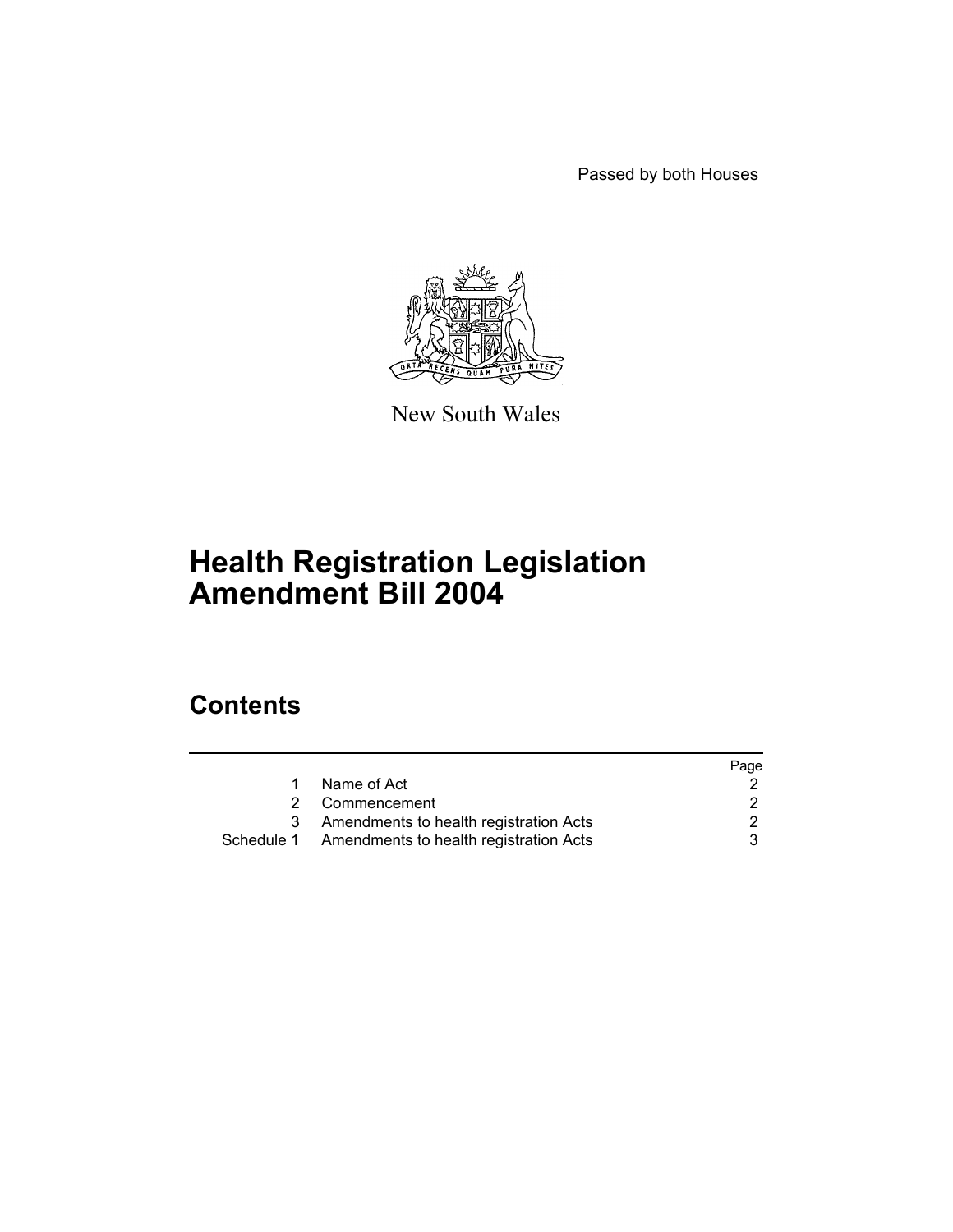*I certify that this PUBLIC BILL, which originated in the LEGISLATIVE ASSEMBLY, has finally passed the LEGISLATIVE COUNCIL and the LEGISLATIVE ASSEMBLY of NEW SOUTH WALES.*

> *Clerk of the Legislative Assembly. Legislative Assembly, Sydney, , 2004*



New South Wales

# **Health Registration Legislation Amendment Bill 2004**

Act No , 2004

An Act to amend various Acts relating to the regulation of health professionals in relation to complaints; and for other purposes.

*I have examined this Bill, and find it to correspond in all respects with the Bill as finally passed by both Houses.*

*Chairman of Committees of the Legislative Assembly.*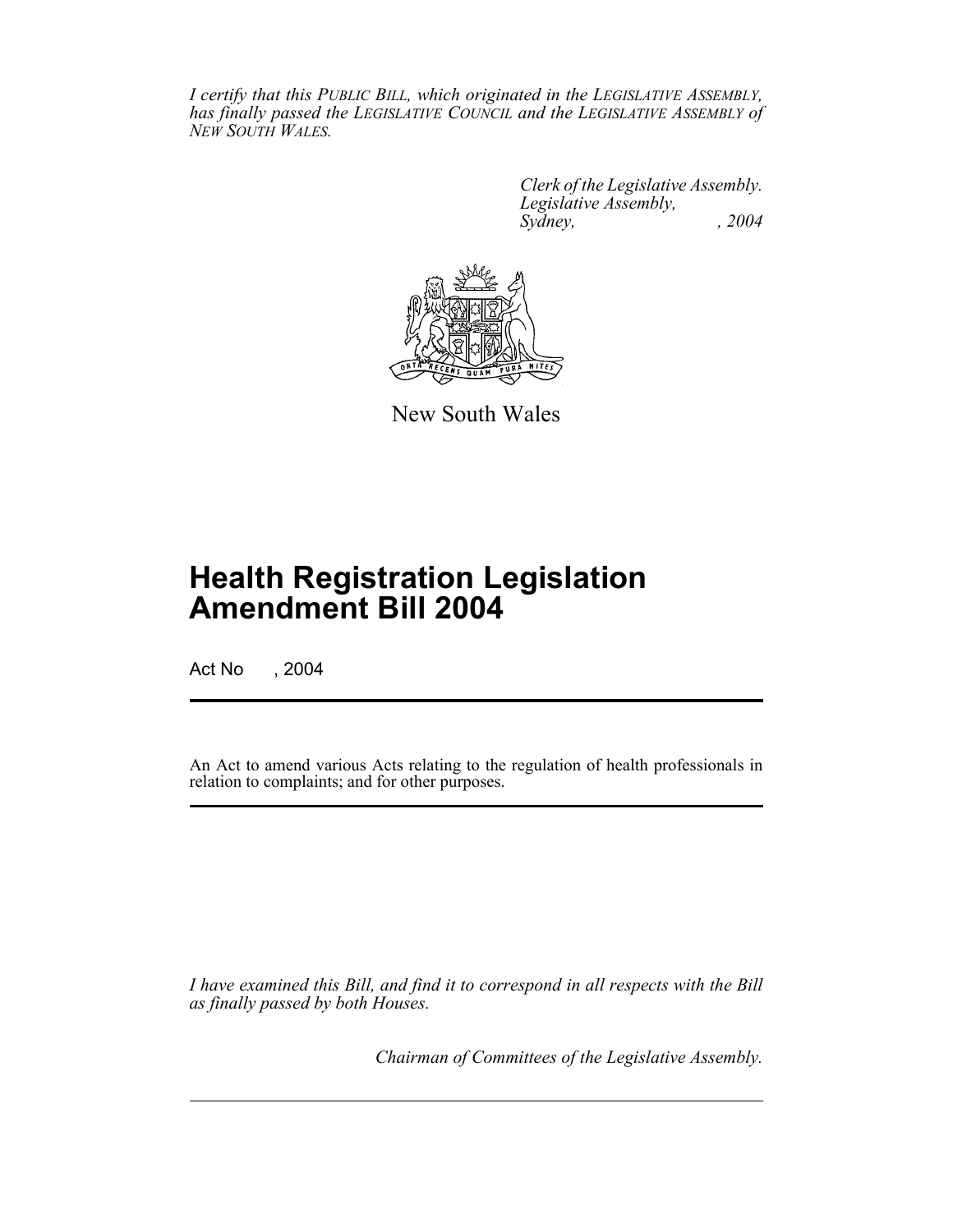# **The Legislature of New South Wales enacts:**

**1 Name of Act**

This Act is the *Health Registration Legislation Amendment Act 2004*.

# **2 Commencement**

This Act commences on a day or days to be appointed by proclamation.

# **3 Amendments to health registration Acts**

Each Act specified in Schedule 1 is amended as set out in that Schedule.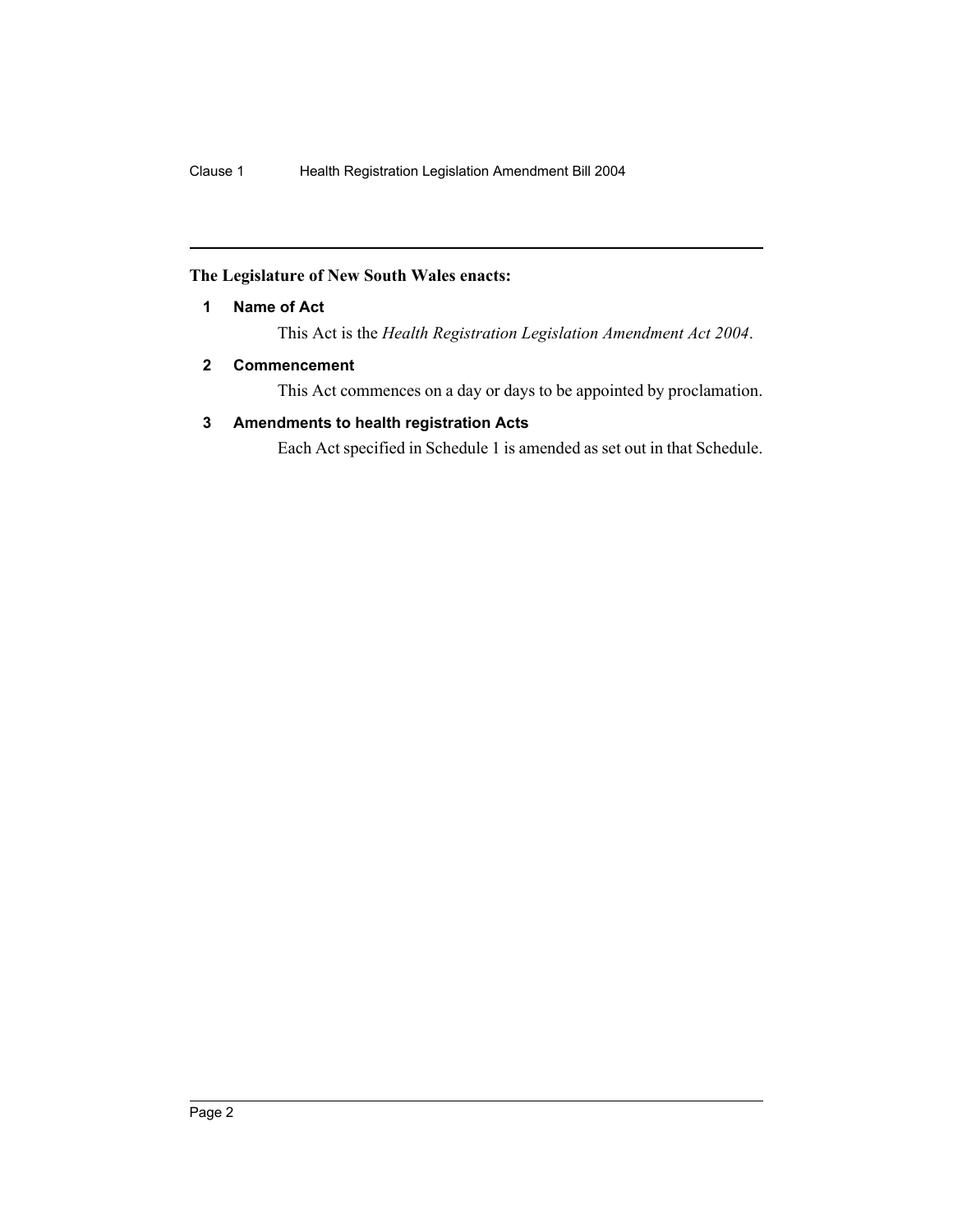Amendments to health registration Acts **Schedule 1** Schedule 1

# **Schedule 1 Amendments to health registration Acts**

(Section 3)

# **1.1 Chiropractors Act 2001 No 15**

#### **[1] Section 25 Meaning of "unsatisfactory professional conduct"**

Omit section 25 (a). Insert instead:

(a) any conduct that demonstrates that the knowledge, skill or judgment possessed, or care exercised, by the chiropractor in the practice of chiropractic is significantly below the standard reasonably expected of a chiropractor of an equivalent level of training or experience,

#### **[2] Section 25 (d1)**

Insert after section 25 (d):

(d1) a contravention by the chiropractor of section 34A (4) (Power of Commission to obtain information, records and evidence) of the *Health Care Complaints Act 1993*,

# **[3] Section 25A**

Insert after section 25:

#### **25A References to "complaint"**

In section 36 and Divisions 3, 4 and 5 of this Part and Divisions 1 and 2 of Part 6 (Appeals and review of disciplinary action), a reference to a complaint includes a reference to a matter arising out of the investigation of a complaint in accordance with this or any other Act.

#### **[4] Section 30 Form of complaint**

Omit section 30 (2).

#### **[5] Section 32 Board to notify person against whom complaint is made**

Omit the section.

#### **[6] Section 35 How complaints are dealt with**

Omit "for conciliation in accordance with section 13 (2)" from section 35 (1) (b).

Insert instead "to the Commission for conciliation or to be dealt with under Division 9 of Part 2".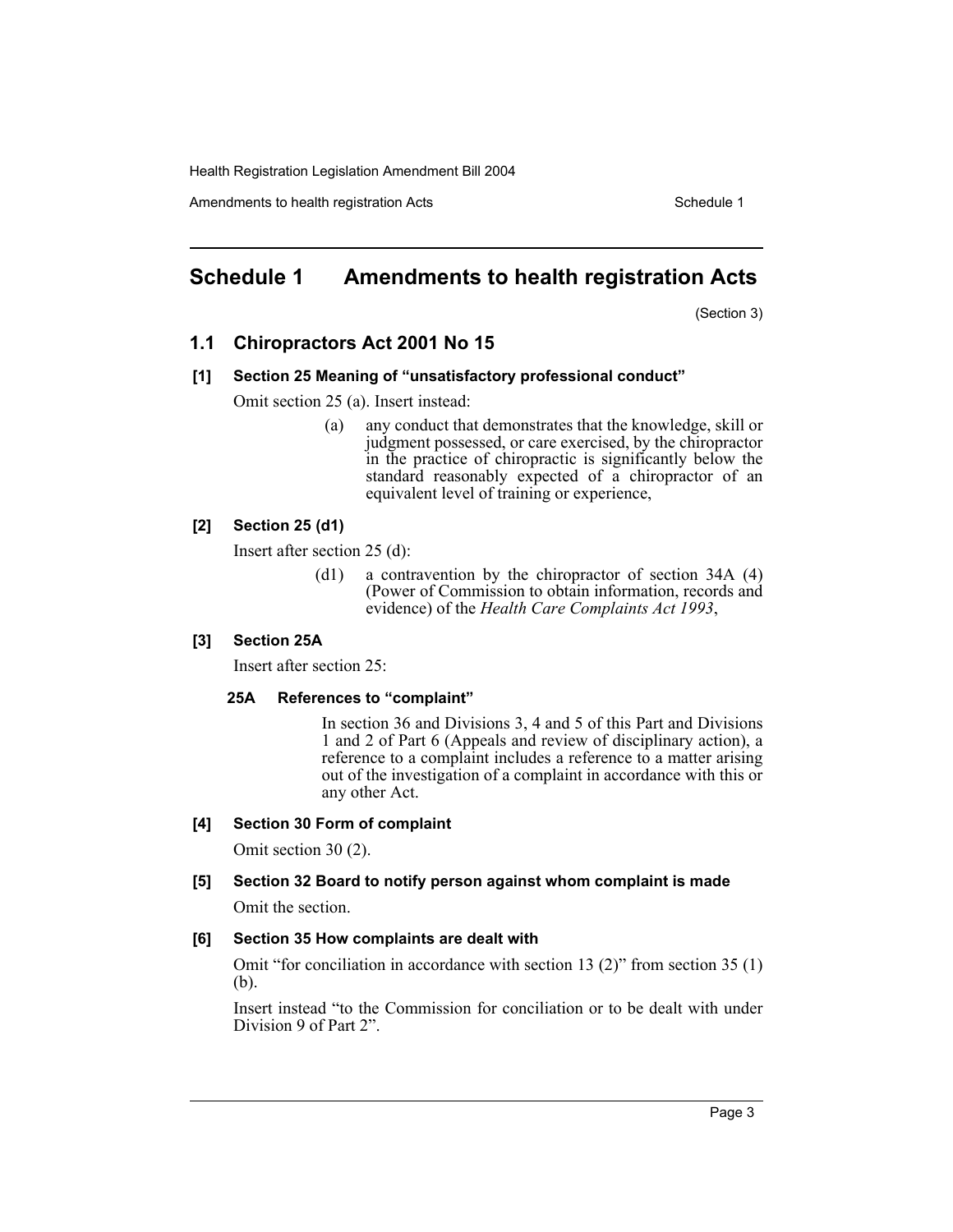Schedule 1 Amendments to health registration Acts

# **1.2 Dental Practice Act 2001 No 64**

#### **[1] Section 41 Meaning of "unsatisfactory professional conduct"—dentists**

Omit section 41 (1) (a). Insert instead:

(a) any conduct that demonstrates that the knowledge, skill or judgment possessed, or care exercised, by the dentist in the practice of dentistry is significantly below the standard reasonably expected of a dentist of an equivalent level of training or experience,

#### **[2] Section 41 (1) (f)**

Insert after section 41 (1) (e):

(f) a contravention by the dentist of section 34A (4) (Power of Commission to obtain information, records and evidence) of the *Health Care Complaints Act 1993*,

#### **[3] Section 42 Meaning of "unsatisfactory professional conduct"—dental auxiliaries**

Omit section 42 (a). Insert instead:

(a) any conduct that demonstrates that the knowledge, skill or judgment possessed, or care exercised, by the dental auxiliary in the carrying out of dental auxiliary activities is significantly below the standard reasonably expected of a dental auxiliary of an equivalent level of training or experience,

#### **[4] Section 42 (d1)**

Insert after section 42 (d):

(d1) a contravention by the dental auxiliary of section 34A (4) (Power of Commission to obtain information, records and evidence) of the *Health Care Complaints Act 1993*,

#### **[5] Section 43**

Insert after section 42:

#### **43 References to "complaint"**

In section 54, Divisions 3, 4 and 5 of this Part and Divisions 1 and 2 of Part 7 (Appeals and review of disciplinary action), a reference to a complaint includes a reference to a matter arising out of the investigation of a complaint in accordance with this or any other Act.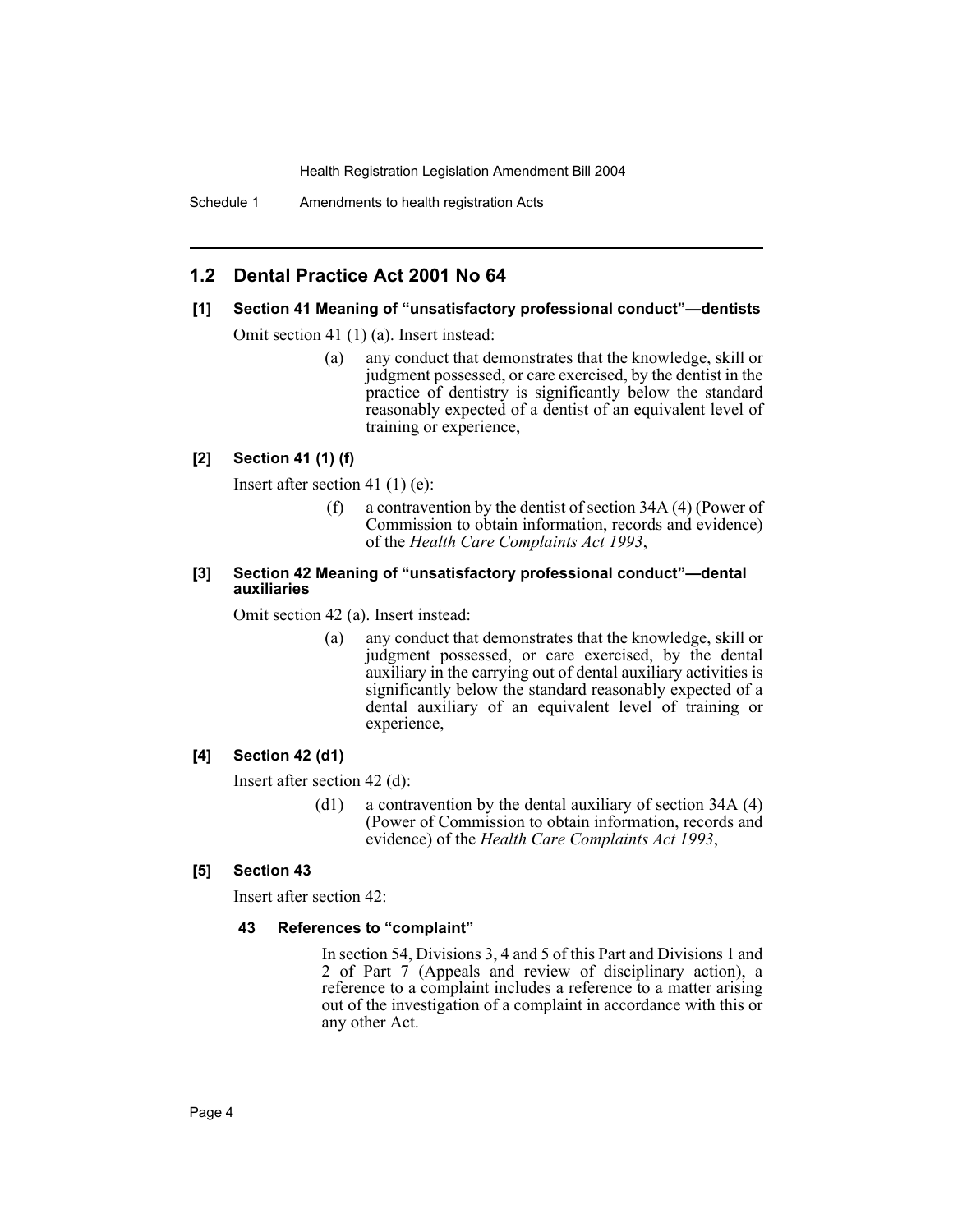Amendments to health registration Acts **Schedule 1** Schedule 1

#### **[6] Section 48 Form of complaint**

Omit section 48 (2).

# **[7] Section 50 Board to notify person against whom complaint is made** Omit the section.

#### **[8] Section 53 How complaints are dealt with**

Omit "for conciliation in accordance with section 13 (2)" from section 53 (1) (b).

Insert instead "to the Commission for conciliation or to be dealt with under Division 9 of Part 2".

# **1.3 Medical Practice Act 1992 No 94**

#### **[1] Section 36 Meaning of "unsatisfactory professional conduct"**

Omit section 36 (1) (a). Insert instead:

#### (a) **Conduct significantly below reasonable standard**

Any conduct that demonstrates that the knowledge, skill or judgment possessed, or care exercised, by the practitioner in the practice of medicine is significantly below the standard reasonably expected of a practitioner of an equivalent level of training or experience.

#### **[2] Section 36 (1) (d1)**

Insert after section 36 (1) (d):

#### (d1) **Contravention of requirement under Health Care Complaints Act 1993**

A contravention by the practitioner of section 34A (4) (Power of Commission to obtain information, records and evidence) of the *Health Care Complaints Act 1993*.

# **[3] Section 38A**

Insert after section 38:

#### **38A References to "complaint"**

In Divisions 3 and 4 of this Part and in Divisions 1 and 2 of Part 6 (Appeals and review), a reference to a complaint includes a reference to a matter arising out of the investigation of a complaint in accordance with this or any other Act.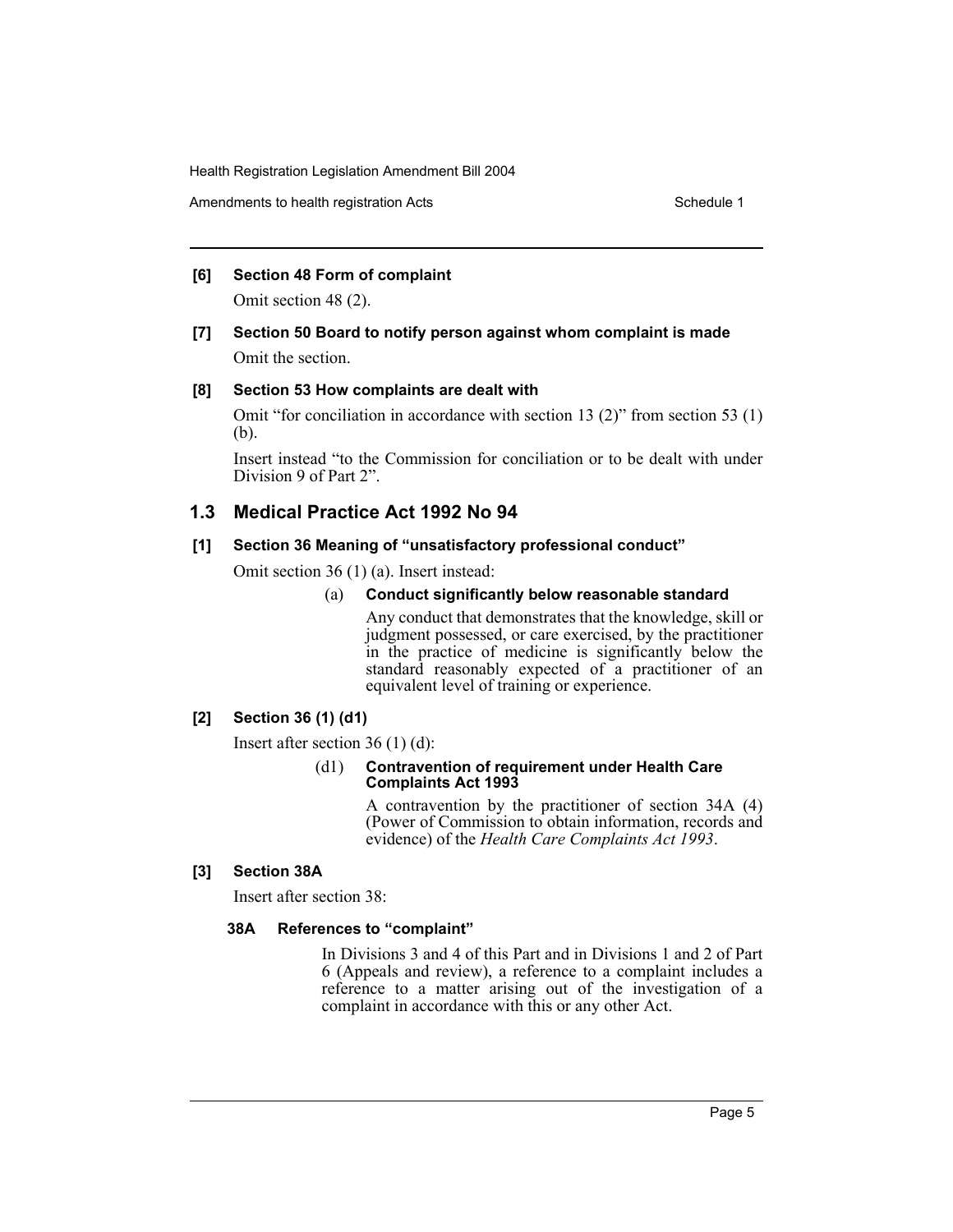Schedule 1 Amendments to health registration Acts

### **[4] Section 47 Board to notify person against whom complaint is made of complaint**

Omit the section.

#### **[5] Section 50 Courses of action available to Board on a complaint**

Omit section 50 (1) (d). Insert instead:

(d) the Board may refer the complaint to the Commission for conciliation or to be dealt with under Division 9 of Part 2 of the *Health Care Complaints Act 1993*,

#### **[6] Section 51 Courses of action available to the Commission on a complaint**

Omit "(but may not refer it to an Impaired Registrants Panel or refer the professional performance of the practitioner concerned for assessment under Part 5A)" from section 51 (1) (a).

#### **[7] Section 51 (1) (b)**

Omit the paragraph. Insert instead:

(b) the Commission may refer the complaint for conciliation or deal with the complaint under Division 9 of Part 2 of the *Health Care Complaints Act 1993*,

#### **[8] Section 53 Complaint cannot be referred without statutory declaration by complainant**

Omit the section.

#### **[9] Section 66B Referral of matter to Commission**

Insert "and if it considers it appropriate to do so" after "investigation" in section 66B (3).

#### **[10] Section 71 Referral of matters by courts**

Insert after section 71 (3):

(4) The Coroner is not the complainant in relation to a complaint that is taken to have been made under subsection (3) and sections 43 (1), 44 and 45 do not apply to such a complaint.

# **[11] Sections 86D (1) (b), 86J (2) (b), 86M (1) (b) and 86N (3) (b)**

Omit "of a significant nature" wherever occurring.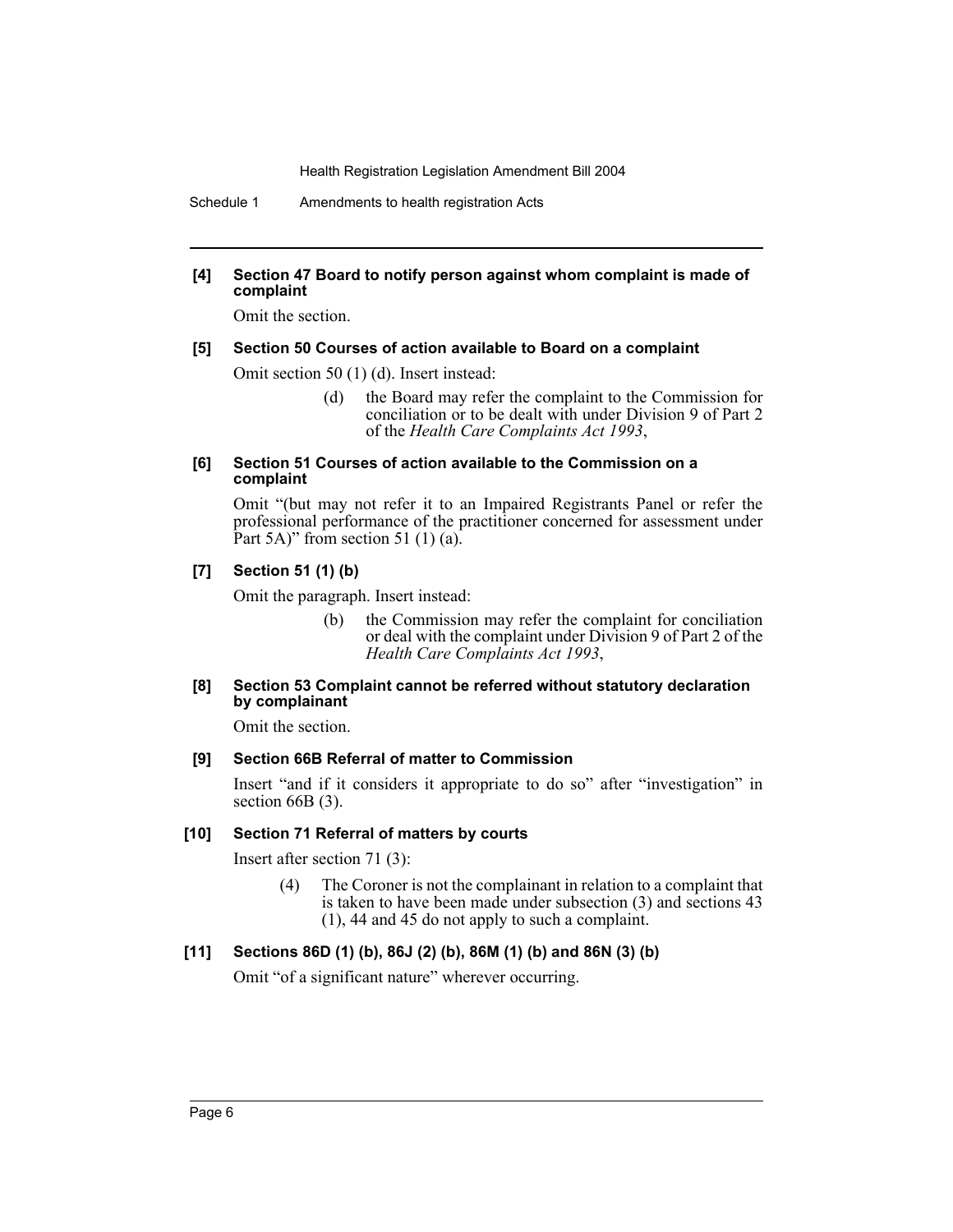Amendments to health registration Acts **Schedule 1** Schedule 1

#### **[12] Section 147 Tribunal to be constituted to deal with complaints etc**

Omit section 147 (4). Insert instead:

(4) A person is not to be appointed to sit on the Tribunal if the person is a member of the Board.

#### **[13] Section 169 Membership of Committee**

Omit section 169 (3). Insert instead:

(3) A person who is a member of the Board may not be appointed to sit on a Committee.

#### **[14] Section 177 Representation at inquiry**

Insert ", except as provided by subsection (2)" after "other adviser" in section 177 (1).

#### **[15] Section 177 (2) and (2A)**

Omit section 177 (2). Insert instead:

- (2) An adviser (other than a barrister or solicitor) of a practitioner may represent the practitioner before the Committee at an inquiry.
- (2A) Subsection (2) does not prevent the Committee from addressing questions directly to the practitioner.

#### **[16] Section 190A Medical reports**

Insert at the end of section 190A (1) (b):

, or

(c) a request made by the person to his or her treating practitioner in connection with a matter being dealt with by an Impaired Registrants Panel.

# **[17] Section 191B Notification of orders to practitioner's employer and others**

Insert after section 191B (3):

- (4) A reference in this section to the employer of a practitioner:
	- (a) is a reference to the employer at the time of the relevant conduct of the practitioner concerned that gave rise to the order made or conditions imposed by the Board, and
	- (b) includes a reference to any subsequent employer of the practitioner that the Board considers appropriate.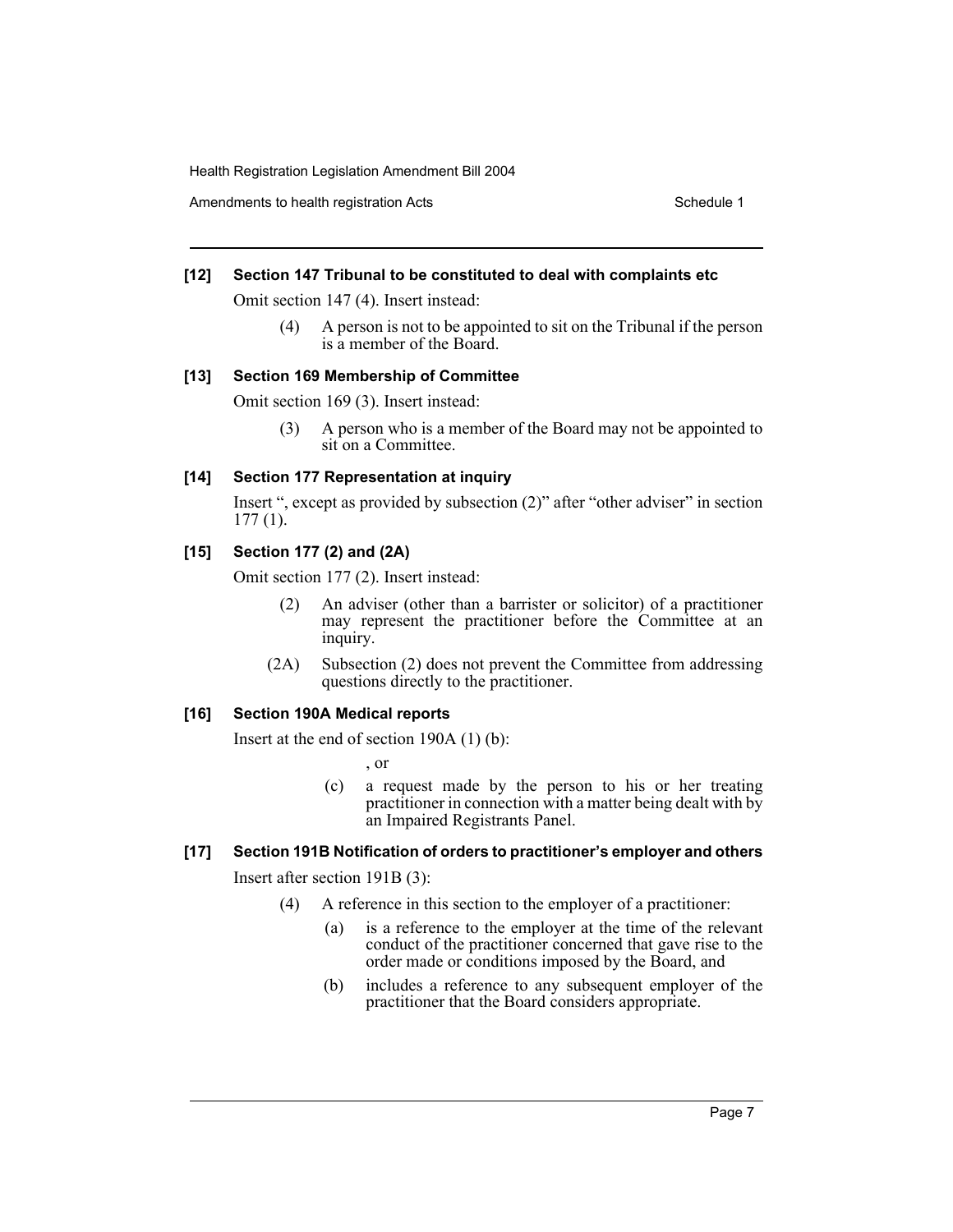Schedule 1 Amendments to health registration Acts

- (5) A reference in this section to a body in respect of which a practitioner is accredited:
	- (a) is a reference to the body in respect of which the practitioner concerned was accredited at the time of the relevant conduct of the practitioner that gave rise to the order made or conditions imposed by the Board, and
	- (b) includes a reference to any body in respect of which the practitioner is subsequently accredited that the Board considers appropriate.
- (6) The Board may, in a particular case, dispense with the giving of notice under this section if the Board considers that the exceptional circumstances of the case warrant that decision.
- (7) In this section, *employer* of a practitioner includes any person who engages the practitioner to perform work (whether or not under a contract of employment).

#### **[18] Schedule 3A Provisions relating to performance assessments**

Insert "to" before "answer" where secondly occurring in clause 2 (6).

# **1.4 Nurses Amendment Act 2003 No 45**

**Schedule 1 Amendment of Nurses Act 1991**

Omit Schedule 1 [99] and [100].

# **1.5 Nurses and Midwives Act 1991 No 9**

#### **[1] Section 3 Definitions**

Omit "person" from the definition of *nurse practitioner* in section 3 (1). Insert instead "nurse".

#### **[2] Section 4 Meaning of "professional misconduct" and "unsatisfactory professional conduct"**

Omit section 4 (2) (a). Insert instead:

(a) any conduct that demonstrates that the knowledge, skill or judgment possessed, or care exercised, by the nurse or midwife in the practice of nursing or midwifery is significantly below the standard reasonably expected of a nurse or midwife of an equivalent level of training or experience,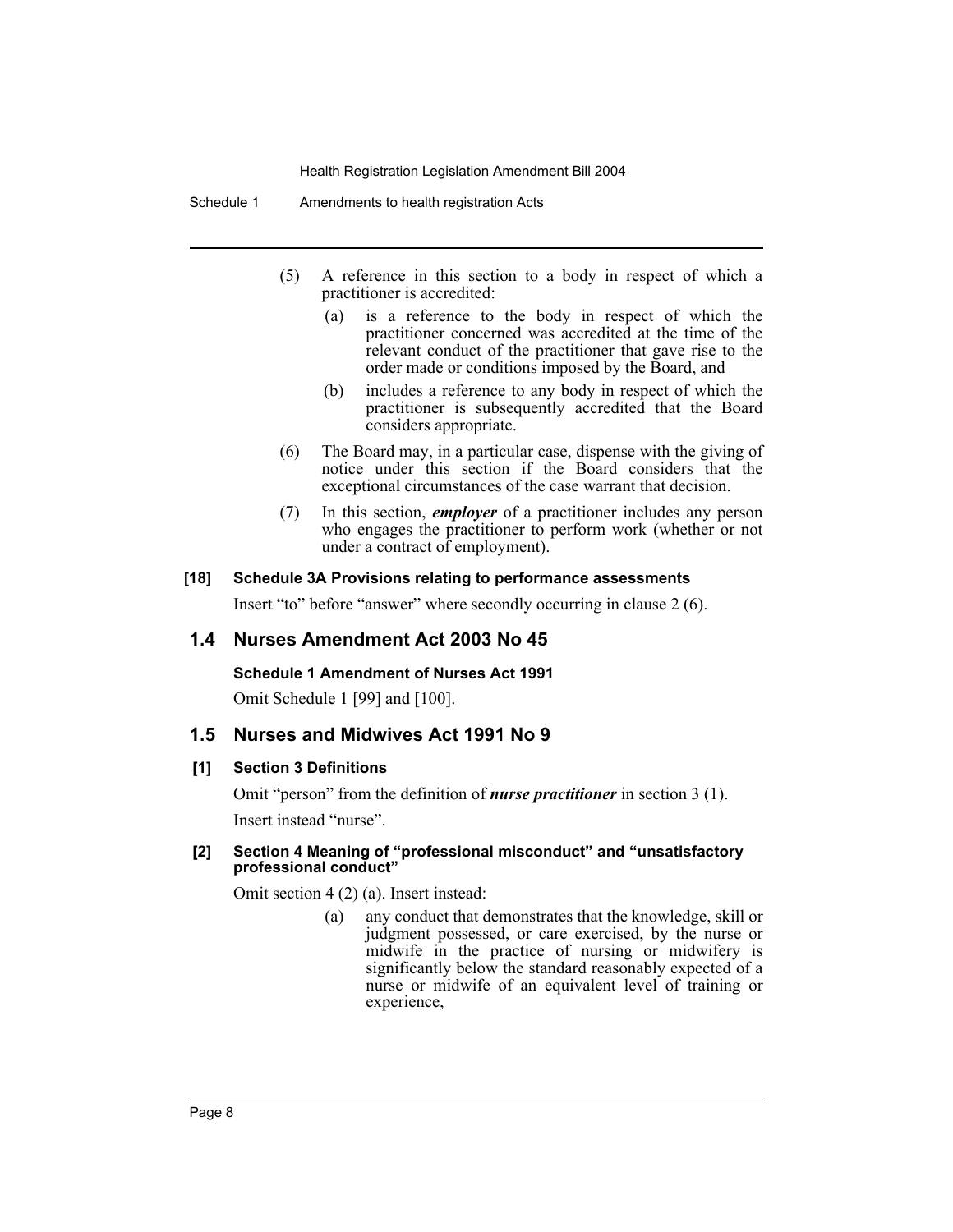Amendments to health registration Acts **Schedule 1** Schedule 1

### **[3] Section 4 (2) (d1)**

Insert after section 4 (2) (d):

(d1) a contravention by the nurse or midwife of section 34A (4) (Power of Commission to obtain information, records and evidence) of the *Health Care Complaints Act 1993*,

# **[4] Section 4C**

Insert after section 4B:

#### **4C References to "complaint"**

In Part 5 (except section 44 and Divisions 4 and 5), a reference to a complaint includes a reference to a matter arising out of the investigation of a complaint in accordance with this or any other Act.

# **[5] Section 44 Complaints**

Omit section 44 (3) (c).

#### **[6] Section 51 Constitution of Committees**

Omit section 51 (3). Insert instead:

(3) A person who is a member of the Board may not be appointed to sit on a Committee.

#### **[7] Section 53 Representation before a Committee**

Insert "(1A) or" after "subsection" in section 53 (1).

# **[8] Section 53 (1A) and (1B)**

Insert after section 53 (1):

- (1A) An adviser (other than a barrister or solicitor) of a nurse or midwife may represent the nurse or midwife before the Committee at an inquiry.
- (1B) Subsection (1A) does not prevent the Committee from addressing questions directly to the nurse or midwife.

# **1.6 Optometrists Act 2002 No 30**

#### **[1] Section 29 Meaning of "unsatisfactory professional conduct"**

- Omit section 29 (1) (a). Insert instead:
	- (a) any conduct that demonstrates that the knowledge, skill or judgment possessed, or care exercised, by the optometrist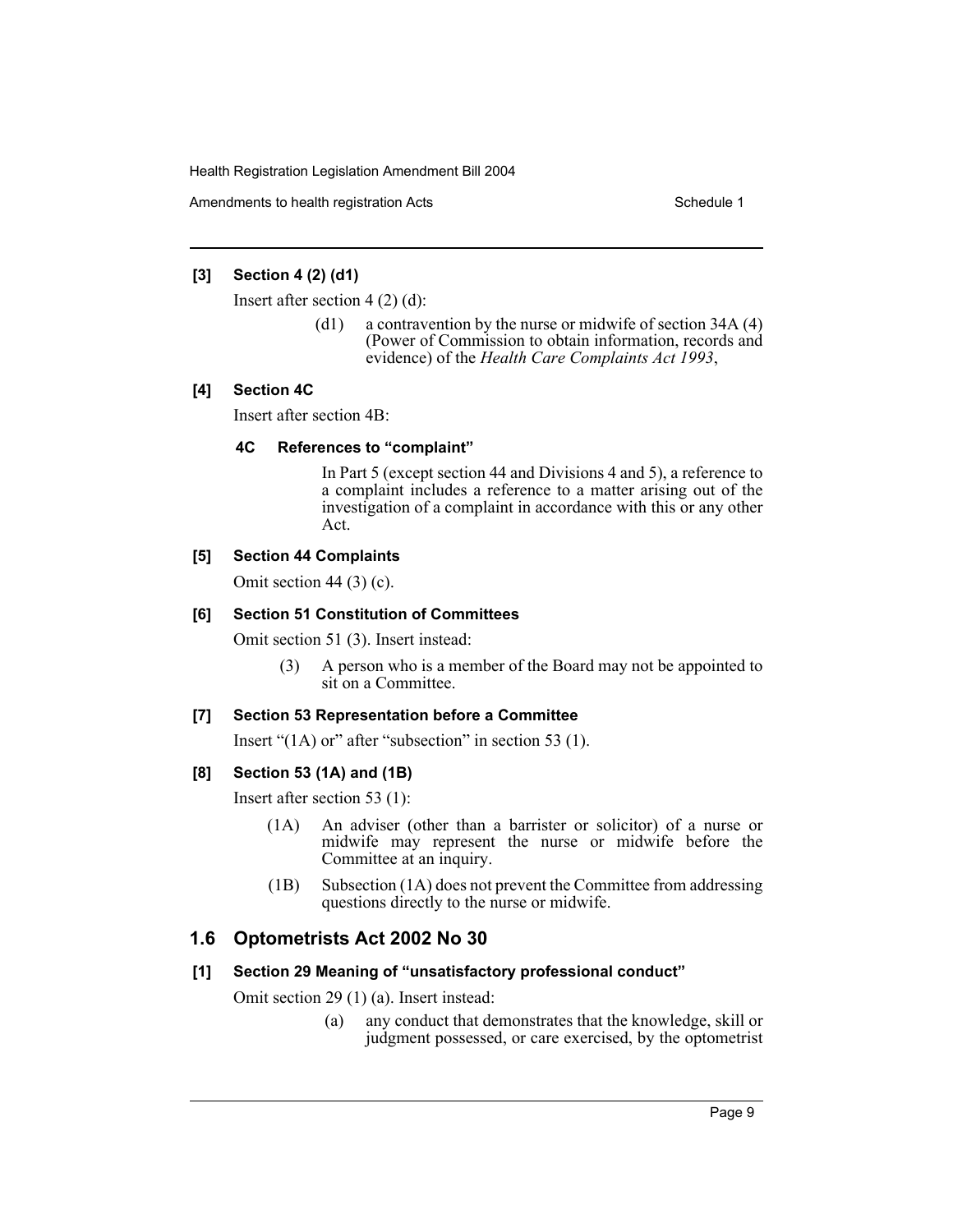Schedule 1 Amendments to health registration Acts

in the practice of optometry is significantly below the standard reasonably expected of an optometrist of an equivalent level of training or experience,

#### **[2] Section 29 (1) (g)**

Insert after section 29 (1) (f):

(g) a contravention by the optometrist of section 34A (4) (Power of Commission to obtain information, records and evidence) of the *Health Care Complaints Act 1993*,

#### **[3] Section 29A**

Insert after section 29:

#### **29A References to "complaint"**

In section 40 and Divisions 3, 4 and 5 of this Part and Divisions 1 and 2 of Part 6 (Appeals and review of disciplinary action), a reference to a complaint includes a reference to a matter arising out of the investigation of a complaint in accordance with this or any other Act.

#### **[4] Section 34 Form of complaint**

Omit section 34 (2).

# **[5] Section 36 Board to notify person against whom complaint is made** Omit the section.

#### **[6] Section 39 How complaints are dealt with**

Omit "for conciliation in accordance with section 13 (2)" from section 39 (1) (b).

Insert instead "to the Commission for conciliation or to be dealt with under Division 9 of Part 2".

# **1.7 Osteopaths Act 2001 No 16**

# **[1] Section 25 Meaning of "unsatisfactory professional conduct"**

Omit section 25 (a). Insert instead:

(a) any conduct that demonstrates that the knowledge, skill or judgment possessed, or care exercised, by the osteopath in the practice of osteopathy is significantly below the standard reasonably expected of an osteopath of an equivalent level of training or experience,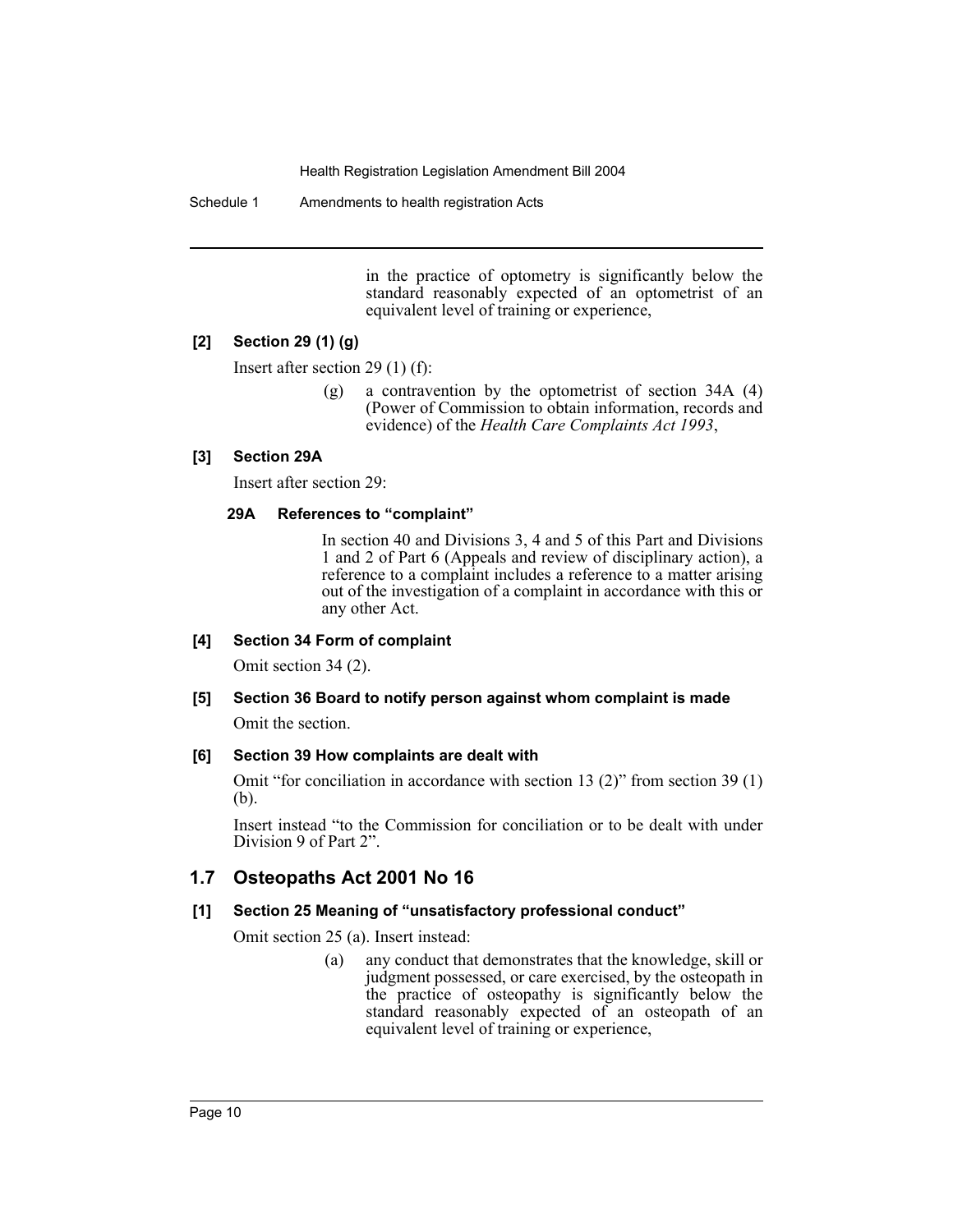Amendments to health registration Acts **Schedule 1** Schedule 1

# **[2] Section 25 (d1)**

Insert after section 25 (d):

(d1) a contravention by the osteopath of section 34A (4) (Power of Commission to obtain information, records and evidence) of the *Health Care Complaints Act 1993*,

#### **[3] Section 25A**

Insert after section 25:

#### **25A References to "complaint"**

In section 36 and Divisions 3, 4 and 5 of this Part and Divisions 1 and 2 of Part 6 (Appeals and review of disciplinary action), a reference to a complaint includes a reference to a matter arising out of the investigation of a complaint in accordance with this or any other Act.

# **[4] Section 30 Form of complaint**

Omit section 30 (2).

# **[5] Section 32 Board to notify person against whom complaint is made**

Omit the section.

# **[6] Section 35 How complaints are dealt with**

Omit "for conciliation in accordance with section 13 (2)" from section 35 (1) (b).

Insert instead "to the Commission for conciliation or to be dealt with under Division 9 of Part 2".

# **1.8 Physiotherapists Act 2001 No 67**

# **[1] Section 26 Meaning of "unsatisfactory professional conduct"**

Omit section 26 (a). Insert instead:

(a) any conduct that demonstrates that the knowledge, skill or judgment possessed, or care exercised, by the physiotherapist in the practice of physiotherapy is significantly below the standard reasonably expected of a physiotherapist of an equivalent level of training or experience,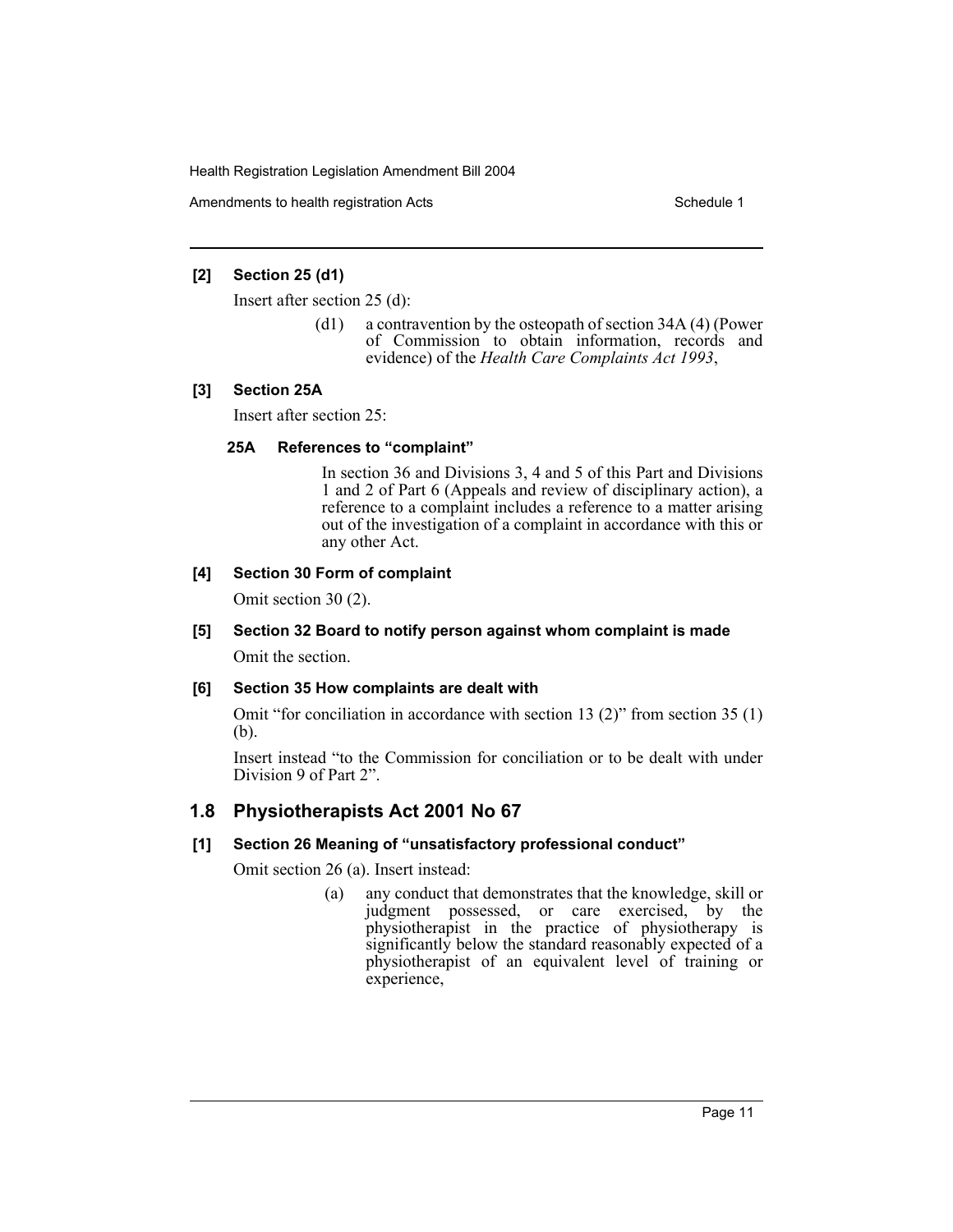Schedule 1 Amendments to health registration Acts

#### **[2] Section 26 (d1)**

Insert after section 26 (d):

(d1) a contravention by the physiotherapist of section 34A (4) (Power of Commission to obtain information, records and evidence) of the *Health Care Complaints Act 1993*,

#### **[3] Section 26A**

Insert after section 26:

#### **26A References to "complaint"**

In section 37 and Divisions 3, 4 and 5 of this Part and Divisions 1 and 2 of Part 6 (Appeals and review of disciplinary action), a reference to a complaint includes a reference to a matter arising out of the investigation of a complaint in accordance with this or any other Act.

#### **[4] Section 31 Form of complaint**

Omit section 31 (2).

# **[5] Section 33 Board to notify person against whom complaint is made**

Omit the section.

# **[6] Section 36 How complaints are dealt with**

Omit "for conciliation in accordance with section 13 (2)" from section 36 (1) (b).

Insert instead "to the Commission for conciliation or to be dealt with under Division 9 of Part 2".

# **1.9 Podiatrists Act 1989 No 23**

# **[1] Section 3 Definitions**

Insert after paragraph (c) of the definition of *professional misconduct* in section  $3(1)$ :

> (c1) a registered podiatrist's contravention of section 34A (4) (Power of Commission to obtain information, records and evidence) of the *Health Care Complaints Act 1993*, and

# **[2] Section 14 Complaints**

Omit section 14 (2) (c).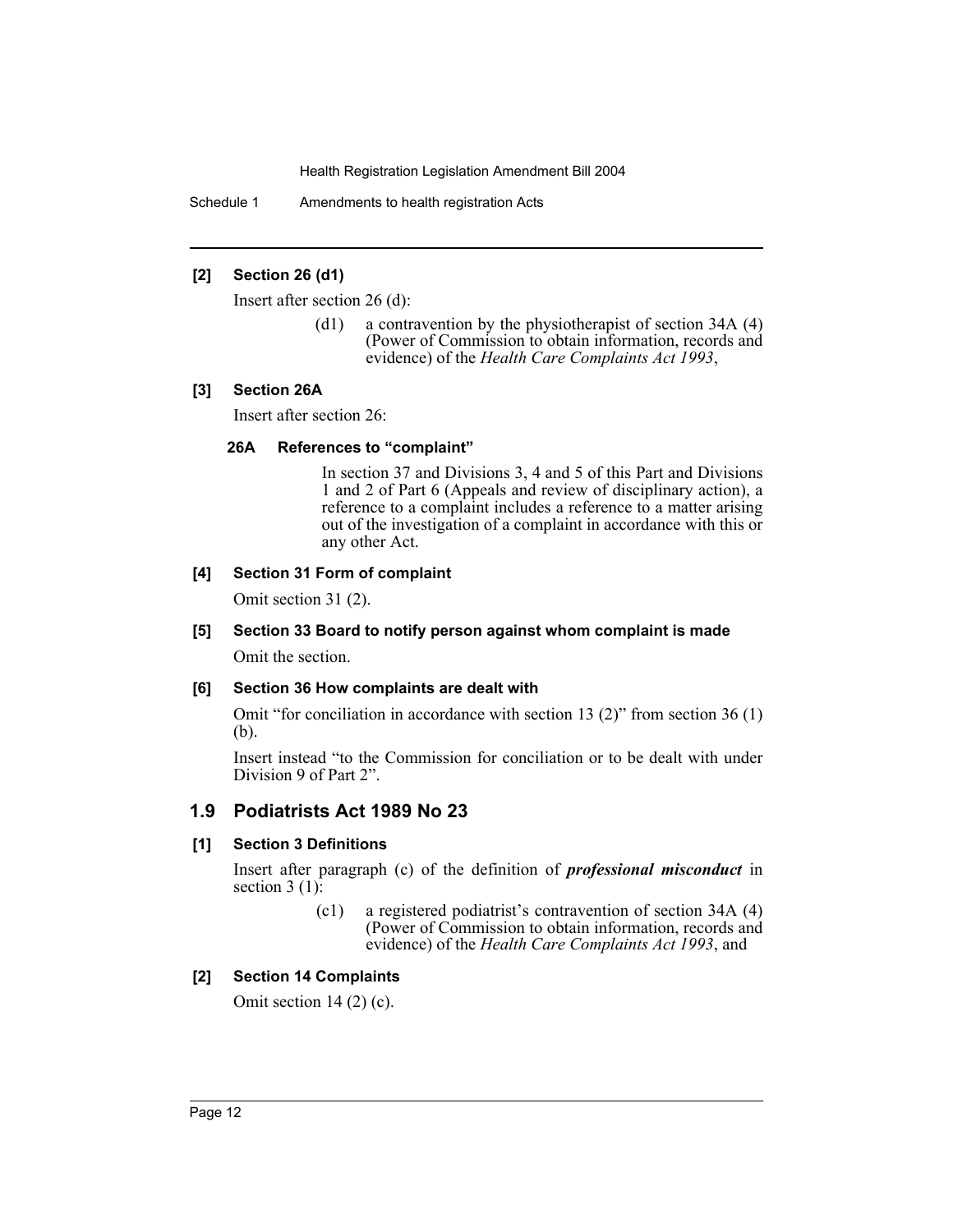Amendments to health registration Acts **Schedule 1** Schedule 1

# **[3] Section 16 Consequence of misconduct or other wrongdoing**

Insert after section 16 (3):

(4) In this section, *complaint* includes a matter arising out of the investigation of a complaint in accordance with this or any other Act.

# **1.10 Podiatrists Act 2003 No 69**

#### **[1] Section 25 Meaning of "unsatisfactory professional conduct"**

Omit section 25 (a). Insert instead:

(a) any conduct that demonstrates that the knowledge, skill or judgment possessed, or care exercised, by the podiatrist in the practice of podiatry is significantly below the standard reasonably expected of a podiatrist of an equivalent level of training or experience,

# **[2] Section 25 (d1)**

Insert after section 25 (d):

(d1) a contravention by the podiatrist of section 34A (4) (Power of Commission to obtain information, records and evidence) of the *Health Care Complaints Act 1993*,

# **[3] Section 25A**

Insert after section 25:

# **25A References to "complaint"**

In section 36 and Divisions 3, 4 and 5 of this Part and Divisions 1 and 2 of Part 6 (Appeals and review of disciplinary action), a reference to a complaint includes a reference to a matter arising out of the investigation of a complaint in accordance with this or any other Act.

# **[4] Section 30 Form of complaint**

Omit section 30 (2).

# **[5] Section 32 Board to notify person against whom complaint is made**

Omit the section.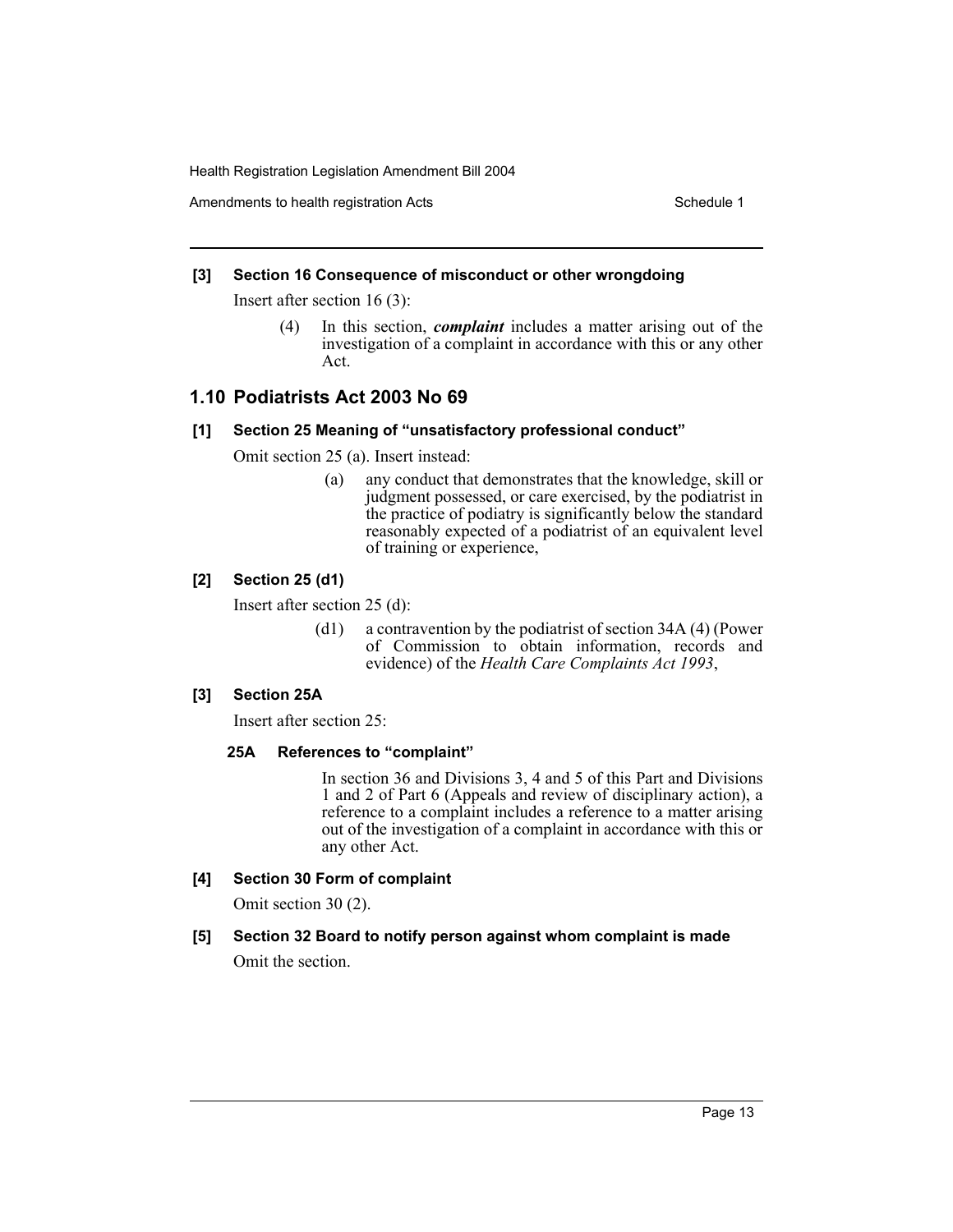Schedule 1 Amendments to health registration Acts

#### **[6] Section 35 How complaints are dealt with**

Omit "for conciliation in accordance with section 13 (2)" from section 35 (1) (b).

Insert instead "to the Commission for conciliation or to be dealt with under Division 9 of Part 2".

# **1.11 Psychologists Act 2001 No 69**

#### **[1] Section 25 Meaning of "unsatisfactory professional conduct"**

Omit section 25 (a). Insert instead:

(a) any conduct that demonstrates that the knowledge, skill or judgment possessed, or care exercised, by the psychologist in the practice of psychology is significantly below the standard reasonably expected of a psychologist of an equivalent level of training or experience,

#### **[2] Section 25 (d1)**

Insert after section 25 (d):

(d1) a contravention by the psychologist of section 34A (4) (Power of Commission to obtain information, records and evidence) of the *Health Care Complaints Act 1993*,

### **[3] Section 25A**

Insert after section 25:

# **25A References to "complaint"**

In section 36 and Divisions 3, 4 and 5 of this Part and Divisions 1 and 2 of Part 6 (Appeals and review of disciplinary action), a reference to a complaint includes a reference to a matter arising out of the investigation of a complaint in accordance with this or any other Act.

# **[4] Section 30 Form of complaint**

Omit section 30 (2).

# **[5] Section 32 Board to notify person against whom complaint is made**

Omit the section.